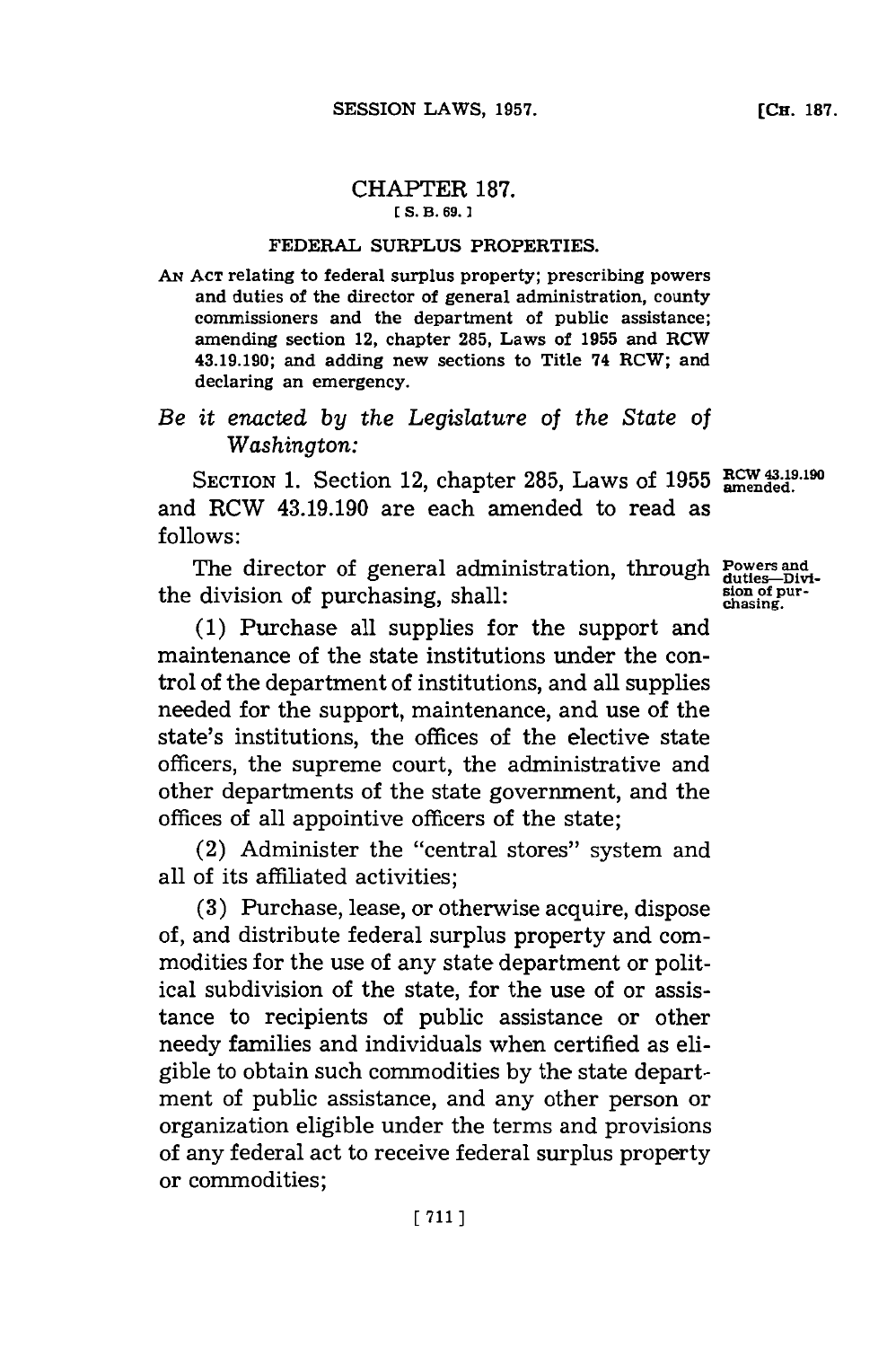**CH.** 1&7.ij

**General administration. Powers and duties-Divi-sion of pur- chasing.**

**Proviso.**

**New section.**

**Department to assist in obtaining federal** surplus com-<br>modities.

**Federal**

(4) Sell or exchange personal property belonging to the state for which the office, department, or institution having custody thereof has no further use, at public or private sale and with or without notice, and cause the moneys realized from the sale of any such property to be paid into the state treasury, accompanied **by** a statement showing the fund from which the property sold was purchased, to which fund the state treasurer shall credit such moneys: *Provided,* That if such fund is not in existence at the time of the sale, the moneys shall be credited to the general fund.

SEC. 2. There is added to Title 74 RCW, a new section to read as follows:

The state department of public assistance is authorized to assist needy families and individuals to obtain federal surplus commodities for their use, **by** certifying, when such is the case, that they are eligible to receive such commodities. However, only those who are receiving or are eligible for public assistance or care and such others as may qualify in accordance with federal requirements and standards shall be certified as eligible to receive such commodities.

**New section. SEC. 3.** There is added to Title 74 RCW, a new section to read as follows:

Federal **Surplus commodities shall not be deemed**<br>surplus **and Commodities** are construed to be public assistance and same on a sub **commodities** or construed to be public assistance and care or a sub-<br>public assis-<br>tance. stitute, in whole or in part, therefor; and the receipt stitute, in whole or in part, therefor; and the receipt of such commodities **by** eligible families and individuals shall not subject them, their legally responsible relatives, their property or their estates to any demand, claim or liability on account thereof. **A** person's need or eligibility for public assistance or care shall not be affected **by** his receipt of federal surplus commodities.

**New section.** SEC. 4. There is added to Title 74 RCW, a new section to read as follows: